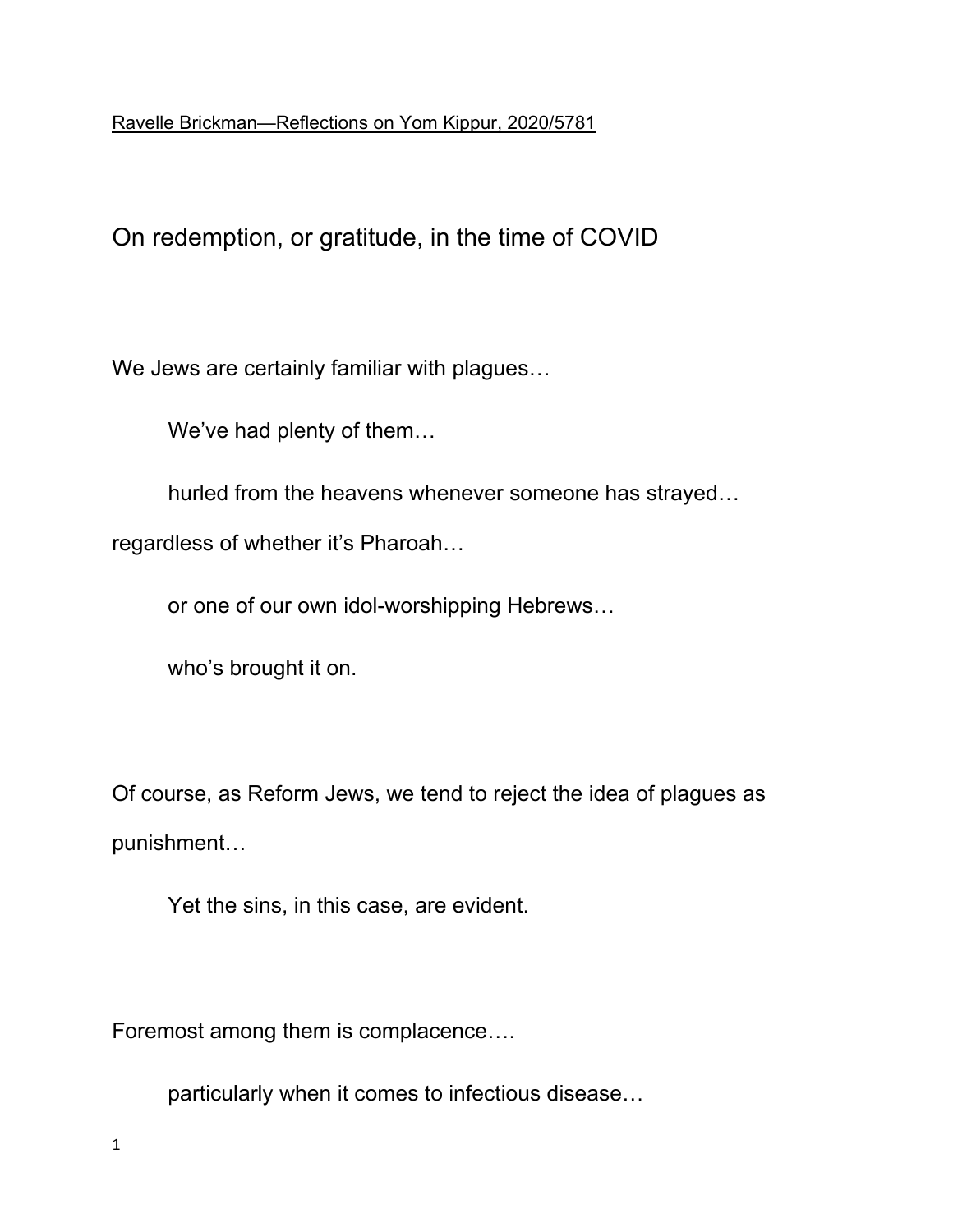where we've come to believe that we are invulnerable.

Complacency about politics has led to a similar outcome.

Four years ago, some of us thought it was not possible for someone who was unfit for office...

morally, intellectually and idealogically….

to achieve it.

We forgot history. Or ignored it.

Hopefully, we have now recognized the price of complacency.

Here at Temple Sinai, we are involved in a massive effort to get out the vote.

In doing so, we're hoping to reverse the course of history…

and not stand idly by.

We are not powerless if we choose to fight.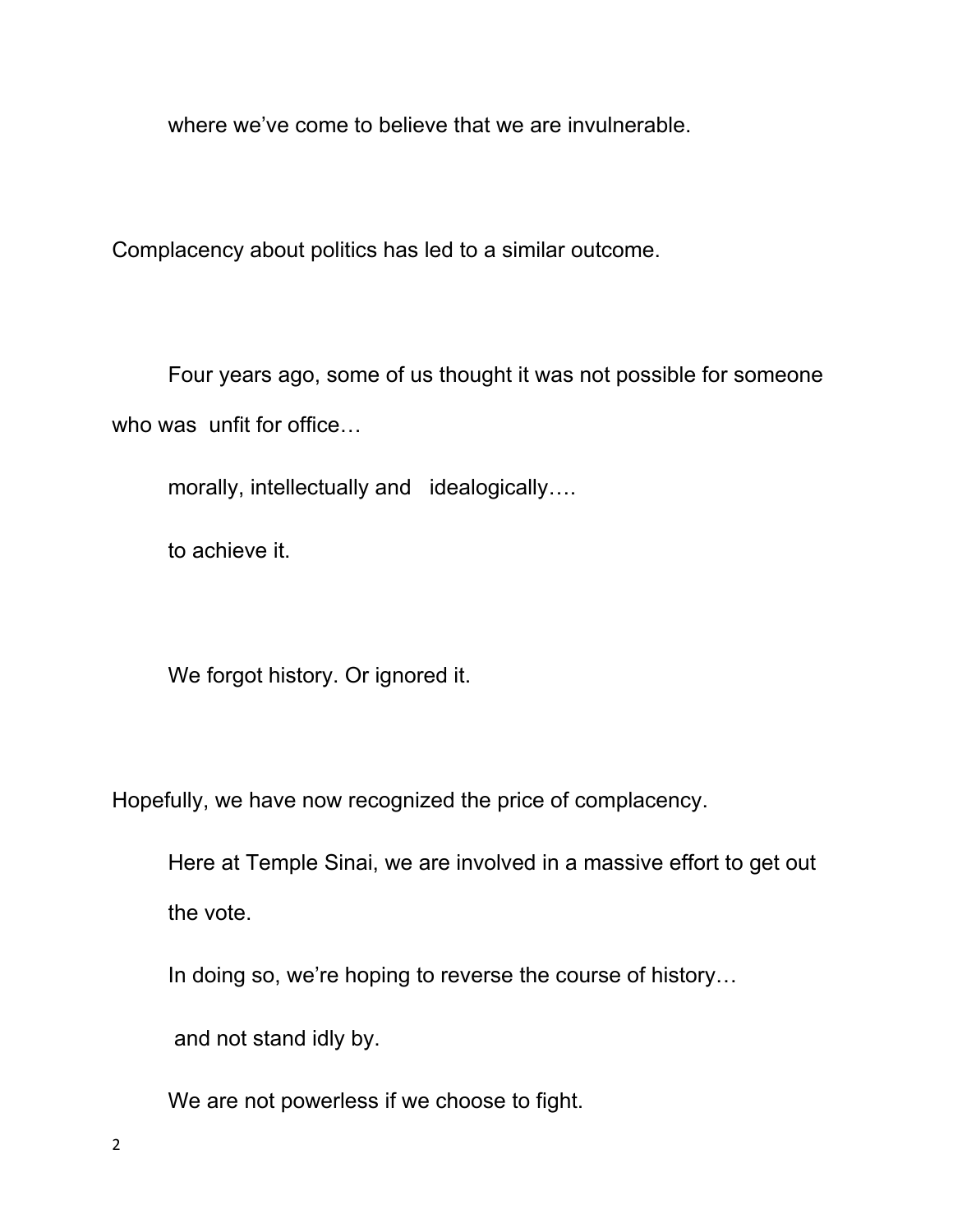With COVID, that's not so easy.

Even with the best of weapons—

masks and tracking and ultimately an effective vaccine—

we have no guarantees.

Viruses mutate.

Yet the virus…fearful as it may be…has brought us a few blessings.

Tonight, on Yom Kippur, as we begin our service, I would like to think of these small mitzvahs…

the principal one is *time…*

**time** to spend in contemplation……and study…

**time** to seek redemption…

and time to express our gratitude to God